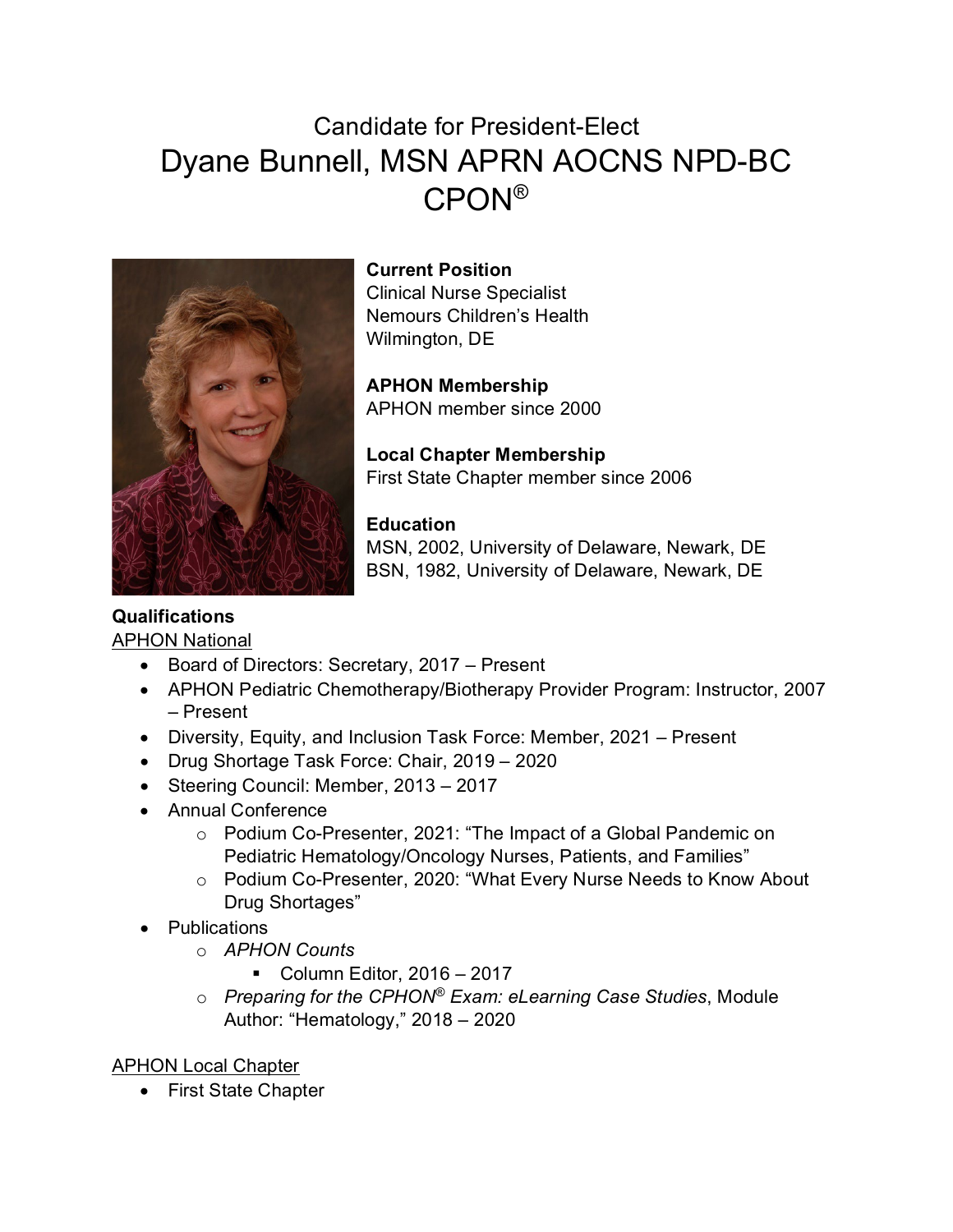- $\circ$  Director of Education, 2016 Present and 2006 2012
- $\circ$  President, 2012 2016
- APHON First State Chapter/Greater Philadelphia Chapter Regional Conference
	- o Planning Committee: Member, 2011 2019

Other Nursing Leadership

- Professional Organizations
	- o Nemours Children's Health
		- **Nursing Ethics Forum Leader, 2020 Present**
		- **Ethics and Patients' Rights Committee Co-Chair, 2012 Present**
		- **E** Chemotherapy Safety Committee Chair, 2004 Present
	- o Mercy Children's Bioethics Certificate Program: Guest Faculty, 2020 Present
- Presentations
	- o Society of Pediatric Nursing, Nursing of Children Network Regional **Conference** 
		- **Podium Presenter, 2021: "Ethical Challenges in the Care of** Adolescents"
		- Podium Presenter, 2020: "Ethical Decision-Making and Dilemmas During a Global Pandemic"
		- Podium Presenter, 2019: "Ethical Issues in Pediatric Palliative Care"
		- Podium Presenter, 2018: "Targeted and Immune Therapy: Taking Aim at Childhood Cancer"
	- o American Society for Transplantation and Cellular Transplant Annual Meeting: Podium Presenter, 2021
		- "Donor Advocacy: Ethical Considerations for Pediatric Donors"

### Current Volunteer Commitments

- o Children's Oncology Group, 2005 Present
	- **Responsible Investigator, Nursing**

### **Candidate Statement**

I seek election to the office of President-elect because I am confident that I have the energy, enthusiasm, and professional commitment to continue my service on the APHON Board. I am grateful to APHON for the leadership opportunities it has afforded me, most recently as Secretary and member of the Board of Directors. I feel compelled to give back in service to the Board and to the APHON membership.

As a Clinical Nurse Specialist, I enjoy a professional role that affords me direct patient care, mentoring of hematology/oncology nurses, and leadership in evidence based nursing practice within a healthcare system. I believe that this role positions me well to